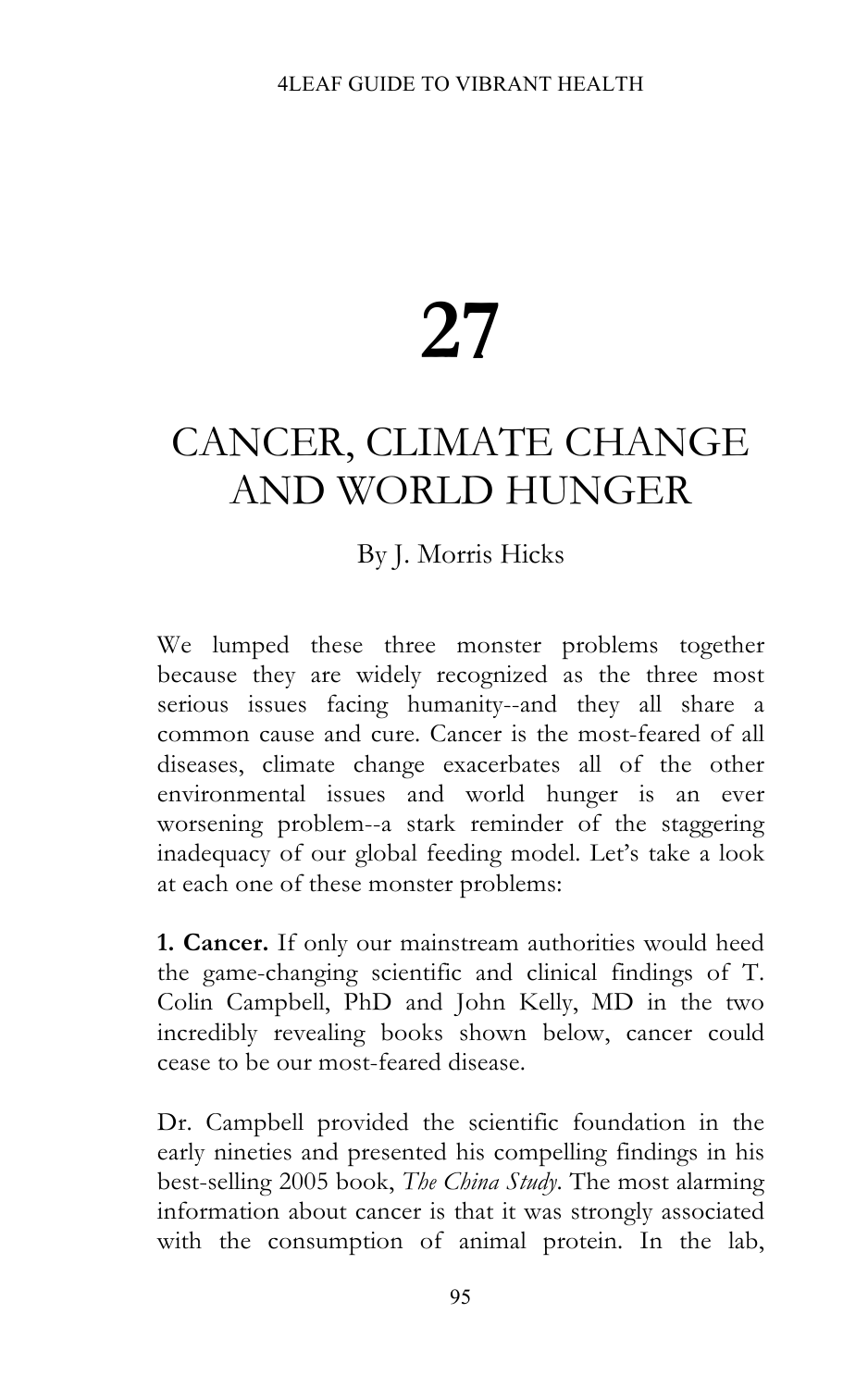## KERRY GRAFF, MD – J. MORRIS HICKS

Campbell was able to "turn cancer on and off," simply by adjusting the level of animal protein in the diet up or down. (Protein from plants did not have this effect.)

Long before getting to know Colin Campbell, Dr. Kelly read *The China Study* and decided to test out the findings on his cancer patients in Ireland. The results were astounding. By avoiding animal-based foods, almost every patient in many dozens of cases was able to slow, arrest or reverse their disease.

In 2014, he went public with their stories in his powerful book shown here alongside his "source" book by Dr. Campbell. These two books appear on our Reading List in Chapter 33, and I encourage you (and your doctor) to read them both.



In a nutshell, Dr. Kelly has now demonstrated, with human subjects, the same remarkable facts about animal protein and cancer that Dr. Campbell observed in laboratory animals several decades ago.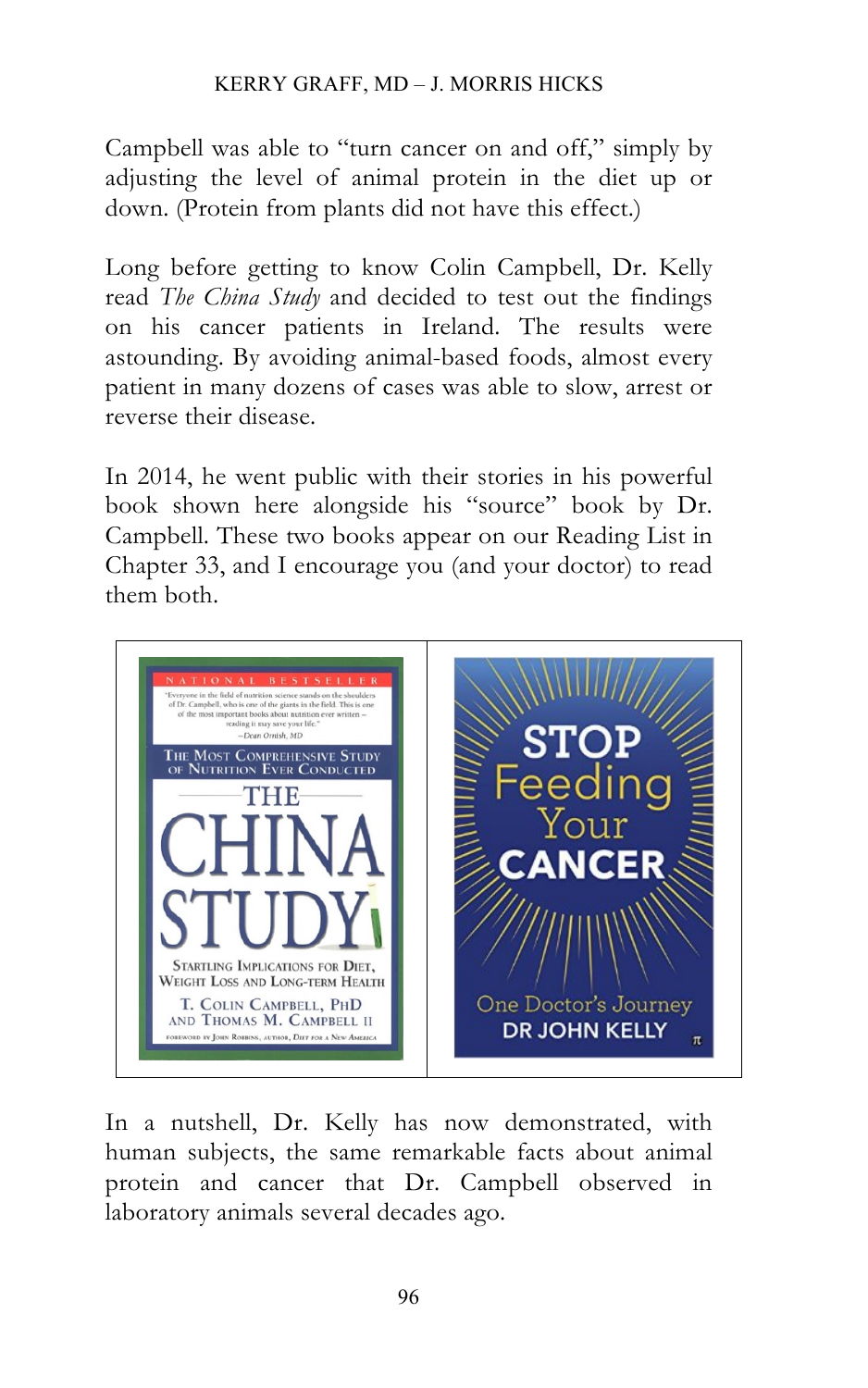Hopefully, the entire world will soon learn of the role of diet in promoting or repressing cancer. So far, the authorities in our prominent schools of medicine and nutrition have been disturbingly uninterested. From an online review of Dr. Kelly's book:

"What Kelly has to say about the medical profession, dominated by consultants who rarely look beyond their own highly specialized areas, is telling.

But it is his exposure of the refusal of specialists to take on board this new way of treating cancer--or even to consider it--that makes this such an important book."

This is Earth-shattering indeed—and ironic; that our *most revered* nutrient has been found found guilty of promoting our *most feared* disease.

**2. Climate Change** is an equally frustrating problem. A giant U.N. study, "Livestock's Long Shadow," reported in 2006 that the raising of animals for our dinner tables accounted for 18% of human-induced greenhouse gases (GHG)--more than all of the cars, trucks, buses, trains and airplanes in the world. Yet the silence has been deafening from the world's most prominent authorities.

Later, two World Bank environmental specialists, Robert Goodland and Jeff Anhang, noted that the 2006 U.N. numbers had not accounted for several significant factors. After undertaking a more unbiased and inclusive approach to the research, they reported that livestock accounted for "at least 51%" of all human-induced GHG. (For the full report, search "Goodland Anhang" on worldwatch.org.)

Of course, 51% would mean that livestock causes more global warming than all other causes combined. Yet, the